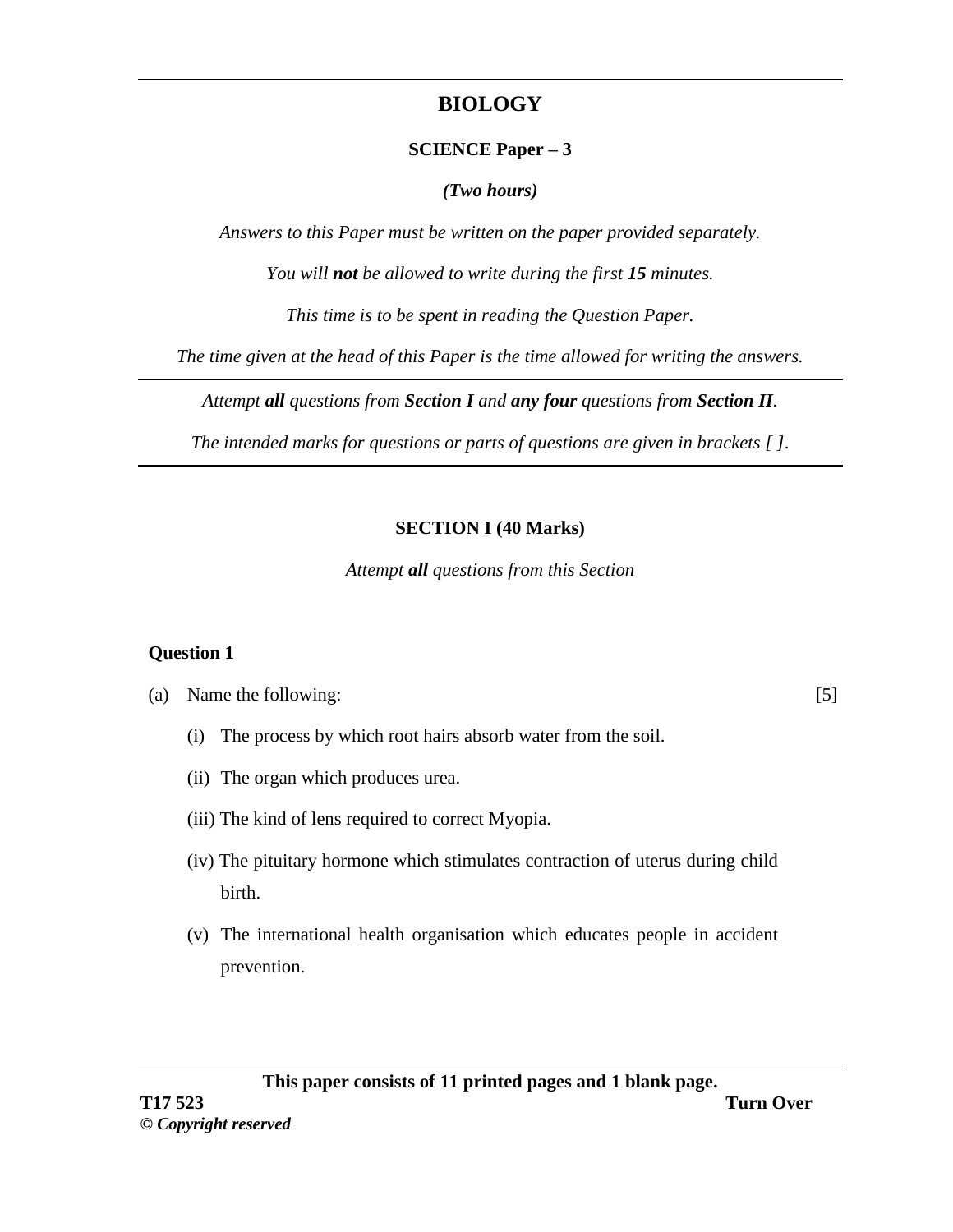- (b) Choose the correct answer from each of the four options given below: [5]
	- (i) The prime source of chlorofluorocarbons is:
		- A. Vehicular emissions
		- B. Industrial effluents
		- C. Domestic sewage
		- D. Refrigeration equipments
	- (ii) Penicillin obtained from a fungus is:
		- A. Antibiotic
		- B. Antiseptic
		- C. Antibody
		- D. Antiserum
	- (iii) Marine fish when placed in tap water bursts because of:
		- A. Endosmosis
		- B. Exosmosis
		- C. Diffusion
		- D. Plasmolysis
	- (iv) Surgical method of sterilization in a woman involves cutting and tying of:
		- A. Ureter
		- B. Uterus
		- C. Urethra
		- D. Oviduct
	- (v) Synthesis phase in the cell cycle is called so, because of the synthesis of more:
		- A. RNA
		- B. RNA and proteins
		- C. DNA
		- D. Glucose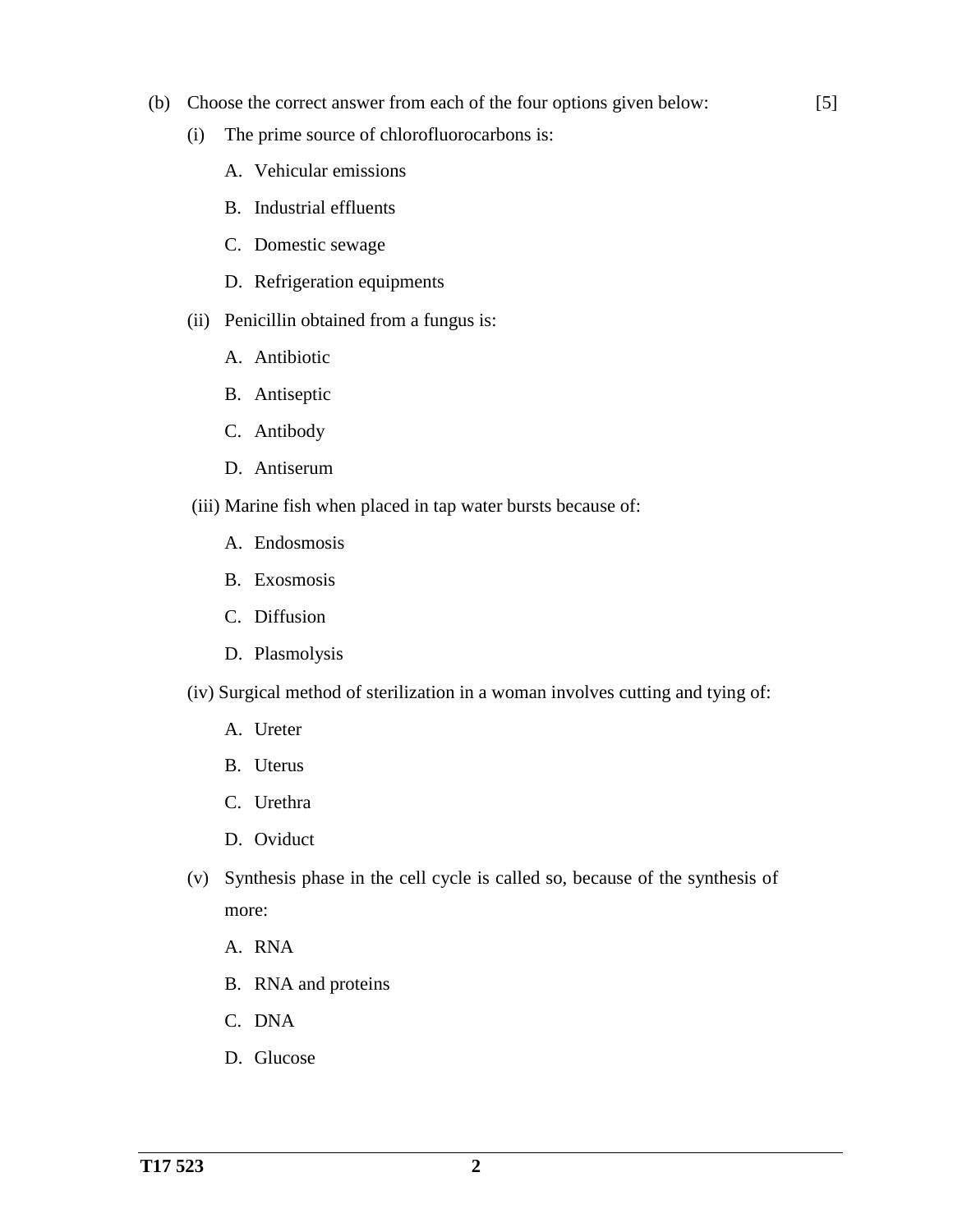- (c) The statements given below are *incorrect*. **Rewrite the correct statement** by changing the underlined words of the statements. [5]
	- (i) The Graafian follicle, after ovulation turns into a hormone producing tissue called Corpus callosum.
	- (ii) Deafness is caused due to the rupturing of the Pinna.
	- (iii) Gyri and Sulci are the folds of Cerebellum.
	- (iv) Free movement of solutes in and out of the cell takes place across the cell membrane.
	- (v) The solvent used to dissolve the chlorophyll pigments while testing a leaf for starch is Soda lime.
- (d) Given below are sets of five terms each. Rewrite the terms in correct order in a logical sequence. [5]

*Example:* Large intestine, Stomach, Mouth, Small intestine, Oesophagus.

- *Answer:* Mouth  $\rightarrow$  Oesophagus  $\rightarrow$  Stomach  $\rightarrow$  Small intestine  $\rightarrow$  Large intestine.
- (i) Fibrin, Platelets, Thromboplastin, Fibrinogen, Thrombin.
- (ii) Cochlea, Malleus, Pinna, Stapes, Incus.
- (iii) Receptor, Spinal cord, Effector, Motor neuron, Sensory neuron.
- (iv) Uterus, Parturition, Fertilisation, Gestation, Implantation.
- (v) Caterpillar, Snake, Owl, Frog, Green leaves.
- (e) Choose the **ODD** one out of the following terms given and name the **CATEGORY** to which the others belong: [5]
	- (i) Aqueous humour, Vitreous humour, Iris, Central canal
	- (ii) Formalin, Iodine, DDT, Lime
	- (iii)ACTH, TSH, ADH, FSH
	- (iv) Phosphate, RNA, Sugar, Nitrogenous base
	- (v) Bile, Urea, Uric acid, Ammonia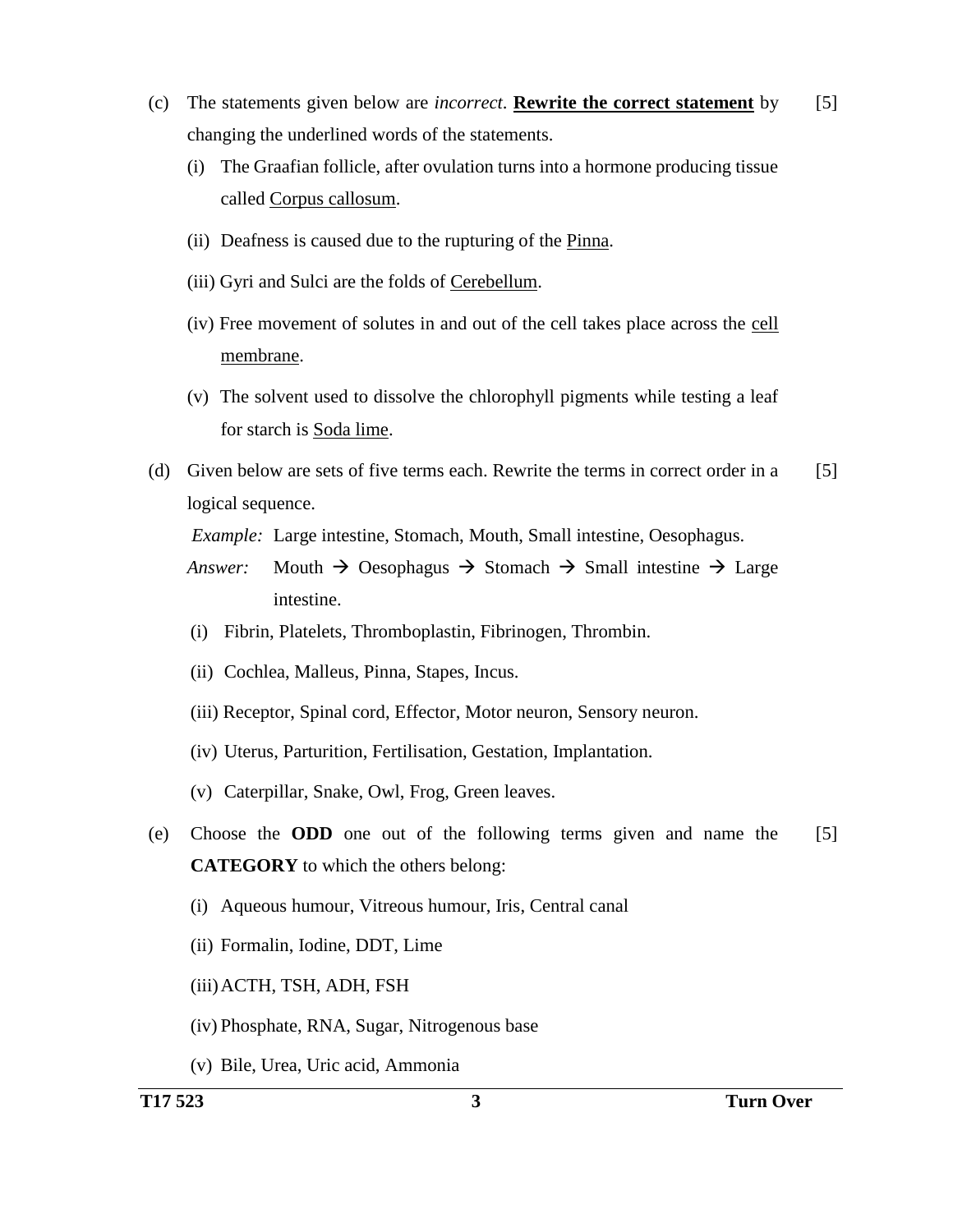- (f) Given below are groups of terms. In each group the first pair indicates the relationship between the two terms. Rewrite and complete the second pair on a similar basis. Example: Oxygen : Inspiration : : Carbondioxide : Expiration [5] (i) Eye : Optic nerve : : Ear :  $\frac{\ }{\ }$ (ii) Cytoplasm : Cytokinesis : : Nucleus : \_\_\_\_\_\_\_\_\_\_\_\_  $(iii) TT : Homozygous :: Tt :$  $(iv)$  Foetus : Amnion : : Heart :  $\sqrt{\frac{2}{1-\frac{1}{2}}$ (v) Adenine : Thymine : : Cytosine :  $\frac{1}{2}$ (g) Match the items given in **Column A** with the most appropriate ones in **Column B** and rewrite the correct matching pairs. [5] **Column A** 1. Sacculus 2. Birth rate 3. DNA and histones 4. Euro norms 5. Diabetes mellitus **Column B** — dynamic body balance — Hyperglycemia — Hypoglycemia — Natality — static body balance
- nucleosome (h) The diagram given below represents the location and structure of an endocrine gland. Study the same and answer the questions that follow: [5]

— vehicular standards



- (i) Name the endocrine gland shown in the diagram.
- (ii) Name the secretion of the gland which regulates basal metabolism.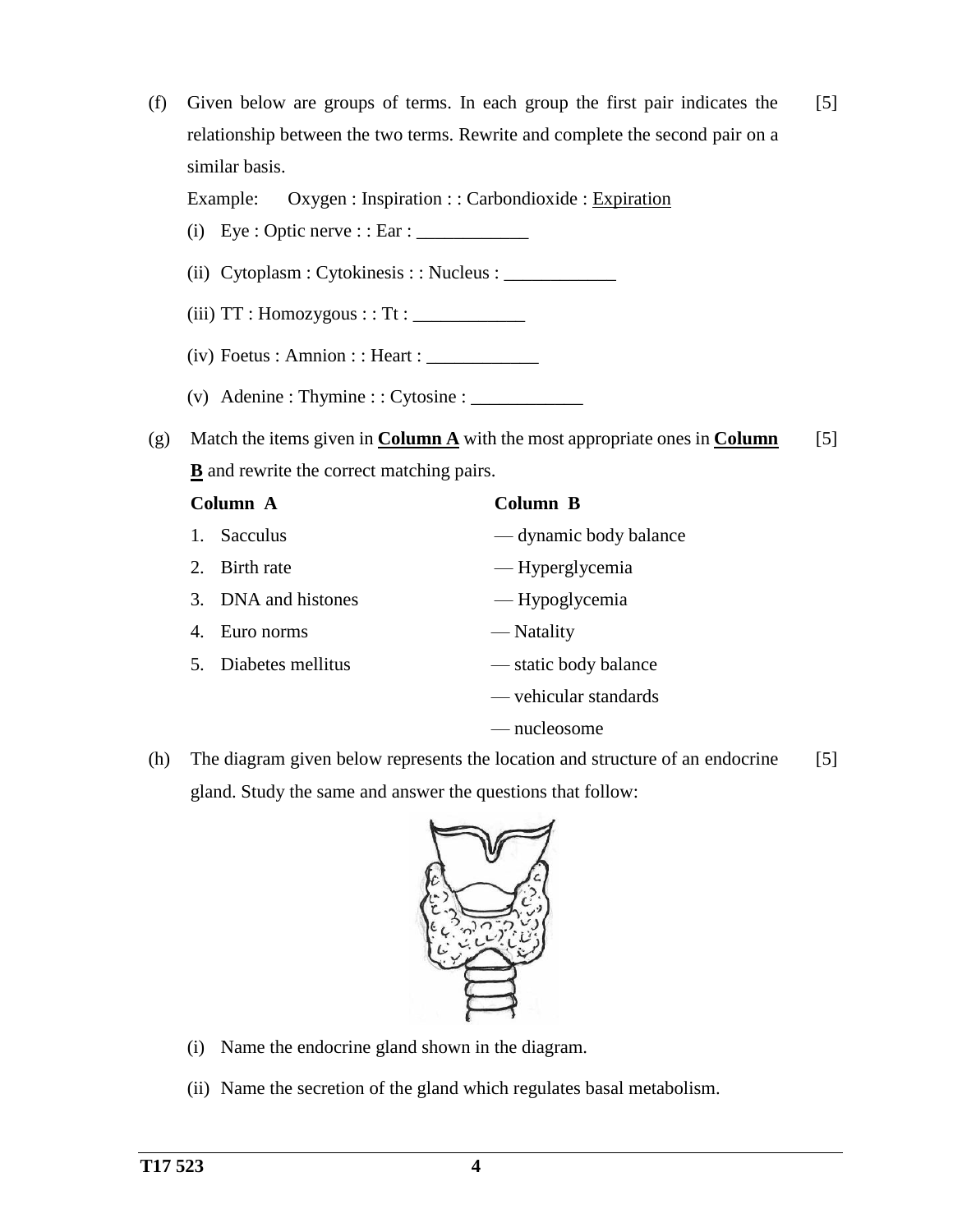- (iii) Name the mineral element required for the synthesis of the above mentioned hormone.
- (iv) Name the disease caused due to undersecretion of the above mentioned hormone in children.
- (v) Name the disease caused due to hypersecretion of the above mentioned hormone.

#### **SECTION II (40 Marks)**

*Attempt any four questions from this Section*

#### **Question 2**

(a) Study the diagram given below which represents a stage during the mitotic cell division and answer the questions that follow: [5]



- (i) Identify the stage giving suitable reasons.
- (ii) Name the parts numbered 1 and 2.
- (iii) What is the technical term for the division of nucleus?
- (iv) Mention the stage that comes before the stage shown in the diagram. Draw a neat labelled diagram of the stage mentioned.
- (v) Which is the cell division that results in half the number of chromosomes in daughter cells?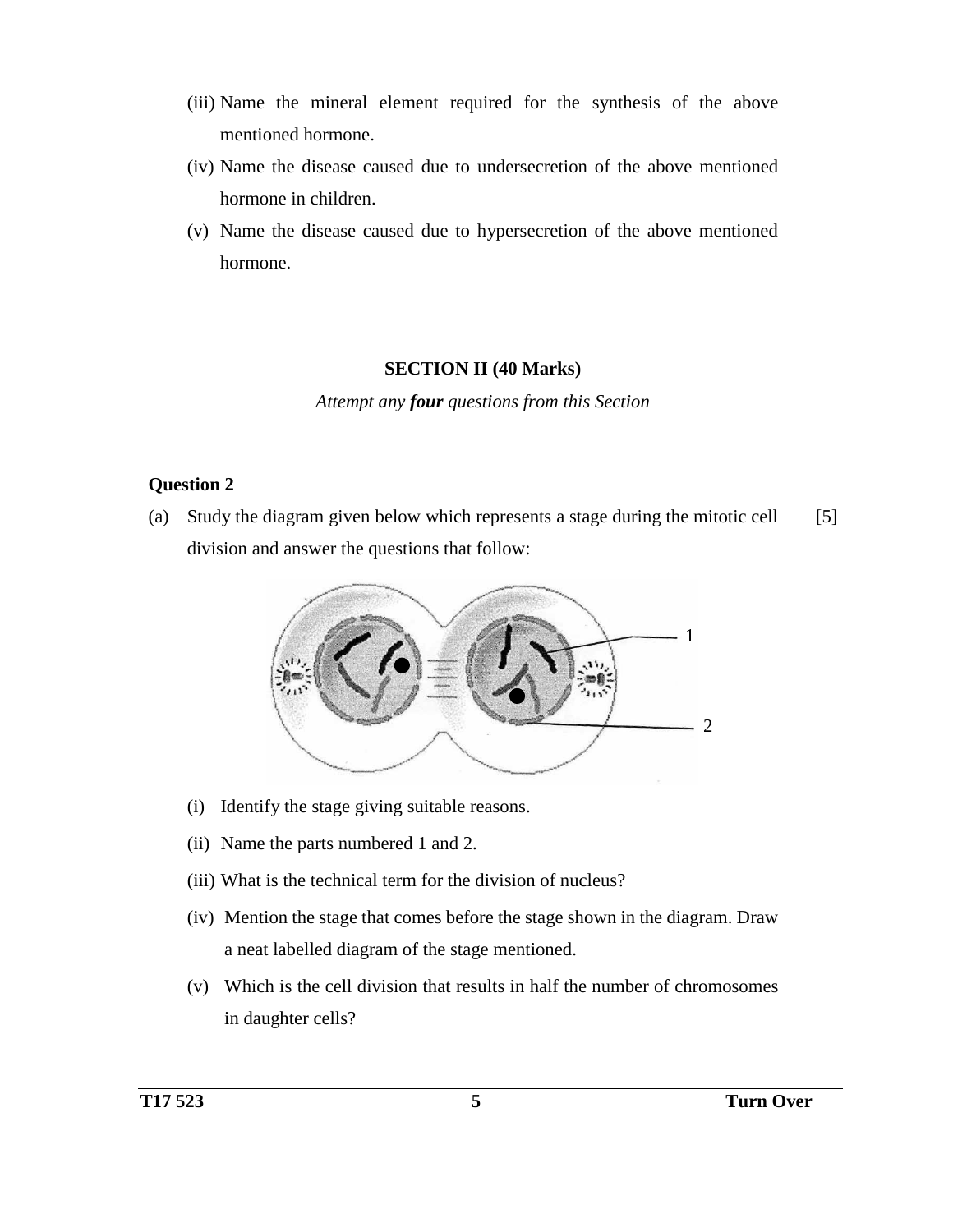- (b) Differentiate between the following pairs on the basis of what is mentioned in brackets: [5]
	- (i) Active Transport and Diffusion [*significance in plants*]
	- (ii) Demography and Population density [*Definition*]
	- (iii) Antibiotic and Antibody [*Source*]
	- (iv) Renal cortex and Renal medulla [*Parts of the nephrons present*]
	- (v) NADP and ATP [*Expand the abbreviation*]

#### **Question 3**

(a) The diagram given below represents a plant cell after being placed in a strong sugar solution. Study the diagram and answer the questions that follow: [5]



- (i) What is the state of the cell shown in the diagram?
- (ii) Name the structure that acts as a selectively permeable membrane.
- (iii) Label the parts numbered 1 to 4 in the diagram.
- (iv) How can the above cell be brought back to its original condition? Mention the scientific term for the recovery of the cell.
- (v) State any two features of the above plant cell which is not present in animal cells.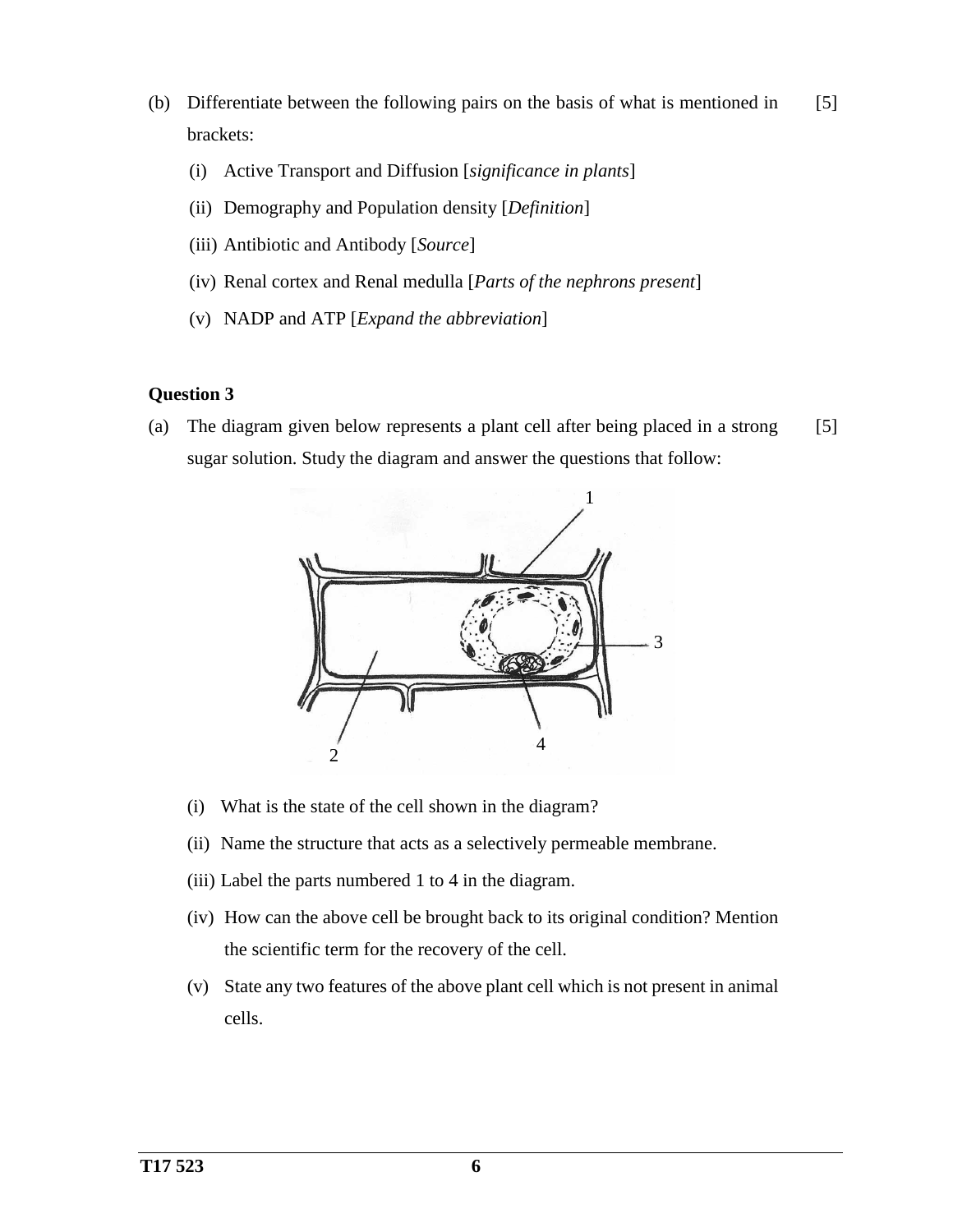(b) Given below is a representation of a kind of pollution. Study the same and answer the questions that follow: [5]



- (i) Name the kind of pollution.
- (ii) List any three common sources of this pollution.
- (iii) Mention three harmful effects of this pollution on human health.
- (iv) Explain the term 'Pollutant'.
- (v) Name two soil pollutants.

## **Question 4**

(a) The diagrams given below represent the relationship between a mouse and a physiological process that occurs in green plants. Study the diagrams and answer the questions that follow: [5]

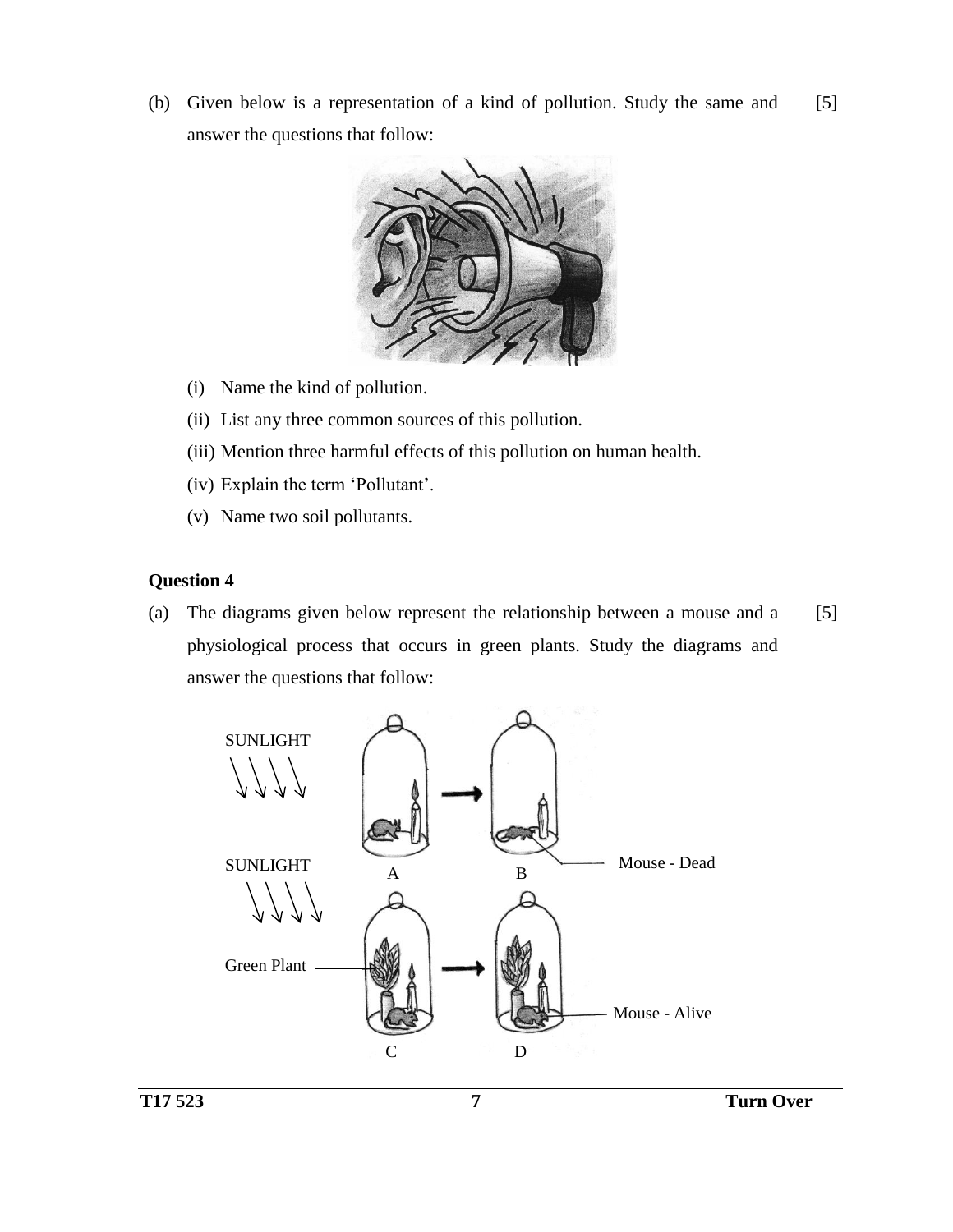- (i) Name the physiological process occurring in the green plant that has kept the mouse alive.
- (ii) Explain the physiological process mentioned above.
- (iii) Why did the mouse die in bell jar **B**?
- (iv) What is the significance of the process as stated in (i) for life on earth.
- (v) Represent the above mentioned physiological process in the form of a chemical equation.
- (b) Mention the exact location of the following:

[5]

- (i) Prostate gland
- (ii) Myelin sheath
- (iii) Islets of Langerhans
- (iv) Semi-circular canals
- (v) Eustachian tube

#### **Question 5**

(a) The diagram shown below is the longitudinal section of a testis of man. Study it carefully and answer the questions that follow: [5]



- (i) Label the parts numbered 1 to 3 in the diagram.
- (ii) In which part of the testis are the sperms produced?
- (iii) State the functions of the parts labelled 1 and 3 in the diagram.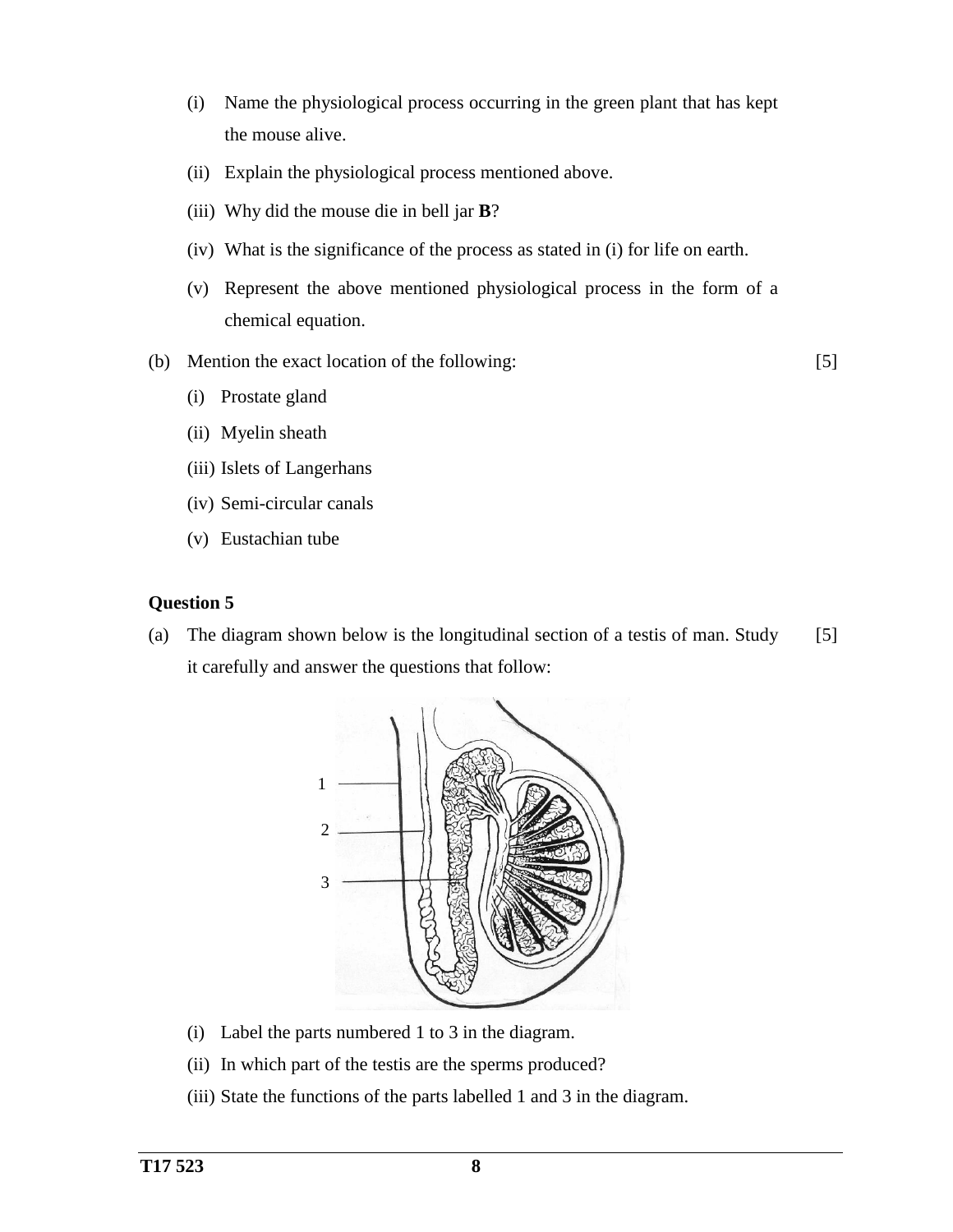- (iv) Name the cells that secrete Testosterone.
- (v) Draw a neat, labelled diagram of a sperm.
- (b) Give biological reasons for the following statements: [5]
	- (i) Some women have facial hair like beard and moustache.
	- (ii) Cutting of trees should be discouraged.
	- (iii) In some xerophytes leaves are modified into spines.
	- (iv) There is frequent urination in winter than in summer.
	- (v) The left ventricle of the heart has a thicker wall than the right ventricle.

#### **Question 6**

(a) The diagram given below represents a section of the human heart. Answer the questions that follow: [5]



- (i) Which parts of heart are in the diastolic phase? Give a reason to support your answer.
- (ii) Label the parts numbered 1 and 2 in the diagram. What type of blood flows through them?
- (iii) What causes the heart sounds 'LUBB' and 'DUP'?
- (iv) Name the blood vessels that supply oxygenated blood to the heart muscles.
- (v) Draw neat labelled diagrams of a cross section of an artery and a vein.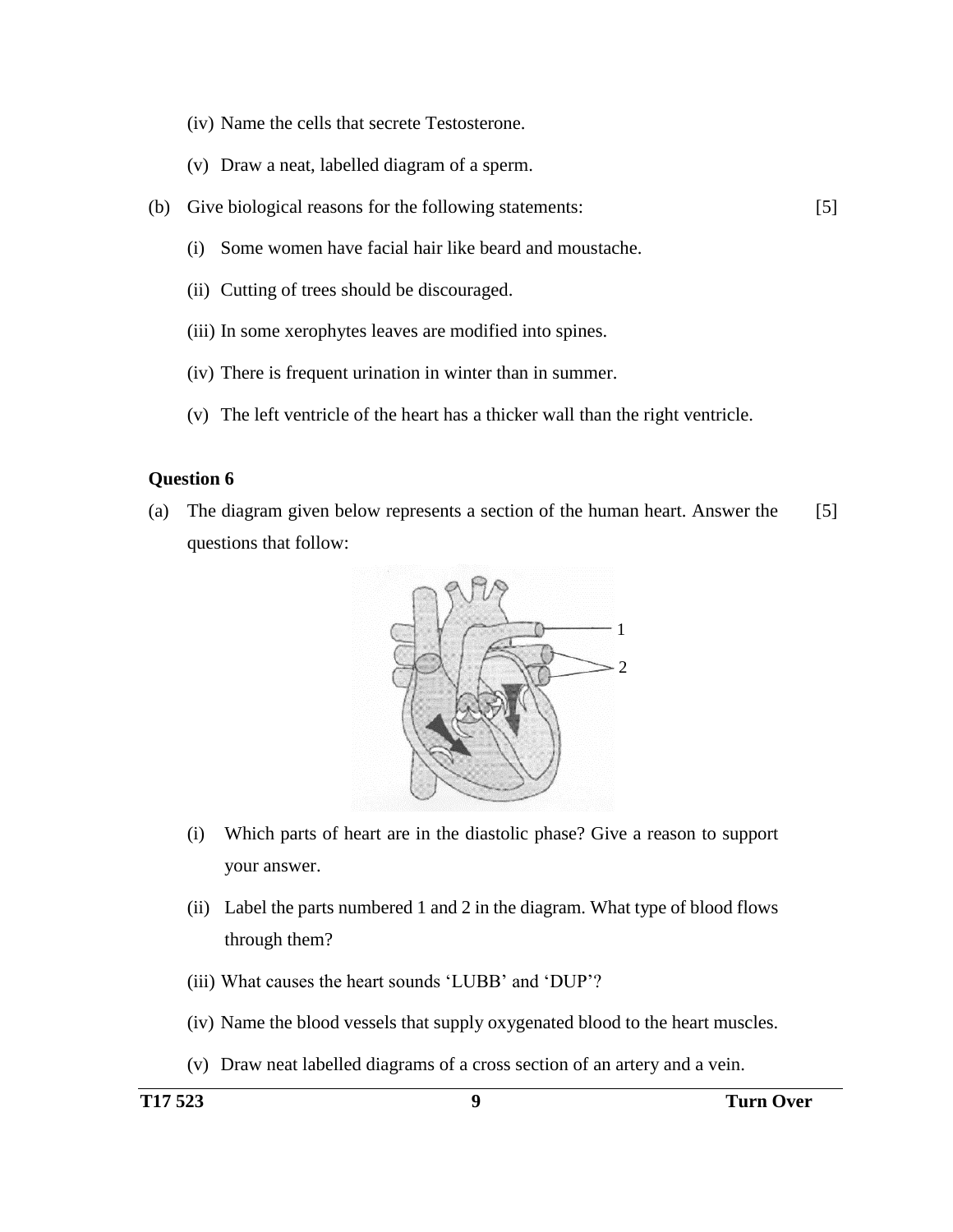- (b) Give appropriate **biological / technical** terms for the following:
	- (i) The type of immunity that exists in our body due to our genetic makeup.

[5]

- (ii) The suppressed allele of a gene.
- (iii) The accessory gland in human males whose secretion activates the sperms.
- (iv) An apparatus that measures the rate of water uptake in a cut shoot due to transpiration.
- (v) The kind of twins formed from two fertilised eggs.
- (vi) A pair of corresponding chromosomes of the same size and shape, one from each parent.
- (vii) The mild chemical substance which when applied on the body kills germs.

(viii)The type of waste generated in hospitals and pathological laboratories.

- (ix) The antiseptic substance in tears.
- (x) Cellular components of blood containing haemoglobin.

#### **Question 7**

- (a) In a homozygous pea plant, axial flowers **(A)** are dominant over terminal flowers **(a).** [5]
	- (i) What is the phenotype and genotype of the **F<sup>1</sup>** generation if a plant bearing pure axial flowers is crossed with a plant bearing pure terminal flowers?
	- (ii) Draw a Punnett square board to show the gametes and offsprings when both the parent plants are heterozygous for axial flowers.
	- (iii) What is the phenotypic ratio and genotypic ratio of the above cross shown in (ii).
	- (iv) State Mendel's Law of Dominance.
	- (v) Name two genetic disorders commonly seen in human males.